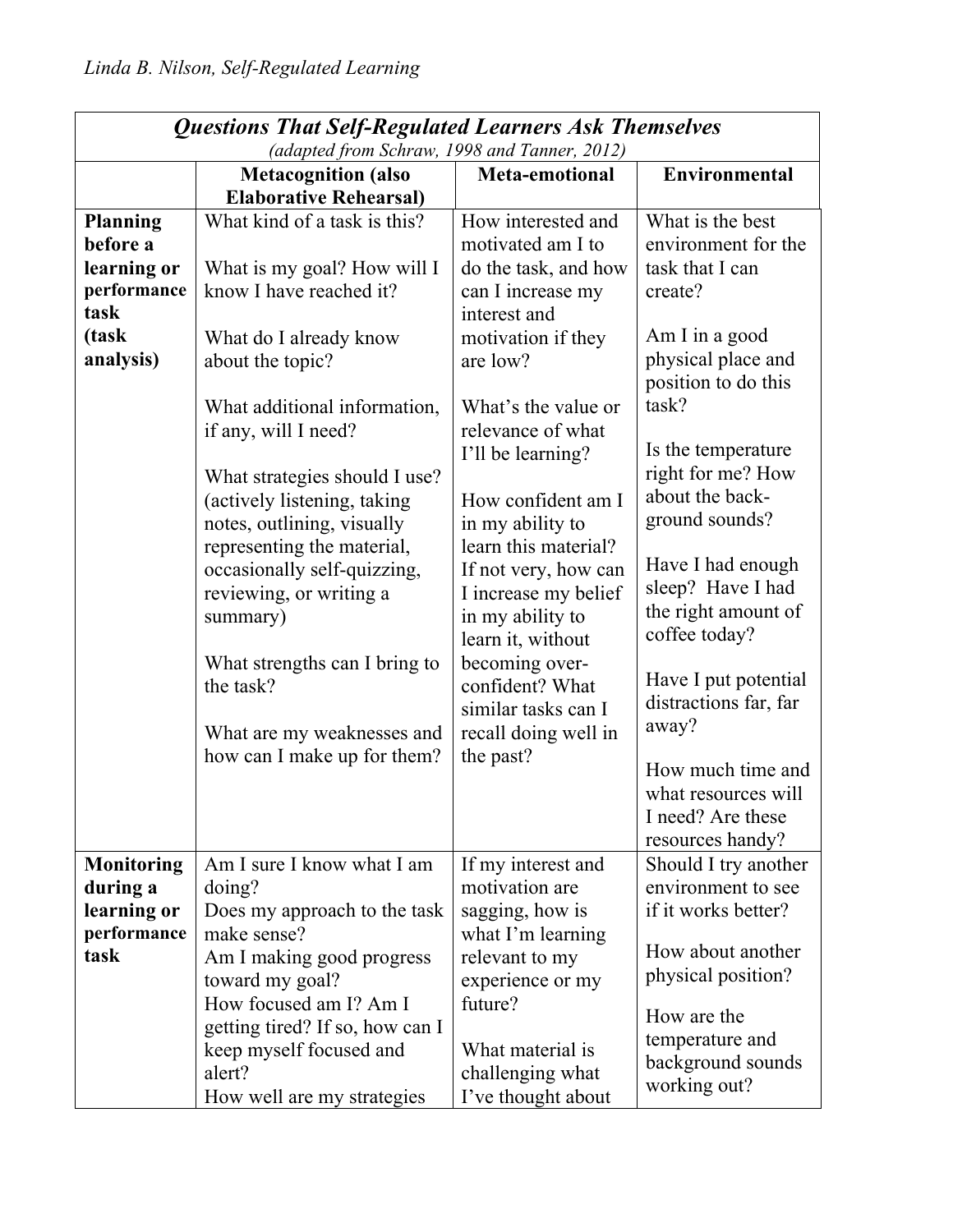|                                                                    | working?<br>What changes in approach or<br>strategies should I make, if<br>any?<br>What material is the most<br>important?<br>What material am I having<br>trouble understanding?<br>How does what I am learning<br>relate to what I already                                                                                                                                                                                                                                                                                                                                                                                                                                           | the subject? Am I<br>resisting it?<br>Am I starting to get<br>discouraged or give<br>up? Am I thinking<br>I'm just no good at<br>this subject? How<br>can I change this<br>negative thinking?                                                                                                                                                                                                                                                                                                                                                         | Am I staying away<br>from distractions? If<br>not, I have to get<br>further away from<br>them.<br>Do I need a short<br>break to refresh my<br>mind and body?                                                                                                                                                          |
|--------------------------------------------------------------------|----------------------------------------------------------------------------------------------------------------------------------------------------------------------------------------------------------------------------------------------------------------------------------------------------------------------------------------------------------------------------------------------------------------------------------------------------------------------------------------------------------------------------------------------------------------------------------------------------------------------------------------------------------------------------------------|-------------------------------------------------------------------------------------------------------------------------------------------------------------------------------------------------------------------------------------------------------------------------------------------------------------------------------------------------------------------------------------------------------------------------------------------------------------------------------------------------------------------------------------------------------|-----------------------------------------------------------------------------------------------------------------------------------------------------------------------------------------------------------------------------------------------------------------------------------------------------------------------|
|                                                                    | know?<br>How is my thinking on the                                                                                                                                                                                                                                                                                                                                                                                                                                                                                                                                                                                                                                                     | What similar tasks<br>can I recall doing                                                                                                                                                                                                                                                                                                                                                                                                                                                                                                              |                                                                                                                                                                                                                                                                                                                       |
| <b>Evaluating</b><br>after a<br>learning or<br>performance<br>task | topic changing?<br>How well did I achieve my<br>goal or master what I set out<br>to learn?<br>What can I recall and what<br>do I need to review?<br>What were the most<br>important points I learned?<br>Can I see and organize the<br>interrelationships among<br>them?<br>What am I still having<br>trouble understanding?<br>What questions do I have to<br>ask my instructor?<br>How does what I learned<br>relate to other things I've<br>been learning or have<br>experienced?<br>How has my thinking on the<br>topic changed?<br>Which approaches and<br>strategies worked well?<br>Which didn't?<br>What do I need to do<br>differently next time I take<br>on a similar task? | well in the past?<br>How am I reacting<br>emotionally to my<br>evaluation of my<br>learning?<br>Being pleased<br>reinforces a<br>learner's motivation<br>and other positive<br>emotions she<br>generated about the<br>material and her<br>ability to learn it.<br>Being disappointed<br>may lead either to<br>improving her<br>learning strategies<br>or her defensively<br>withdrawing her<br>energy from task.<br>This last reaction in<br>turn undermines the<br>positive emotions<br>needed to begin the<br>next learning or<br>performance task. | How well did I<br>avoid distractions<br>and stay on task?<br>If not that well, how<br>can I avoid<br>distractions more<br>effectively in the<br>future?<br>Do I need to<br>experiment more<br>with different<br>physical factors to<br>find the best<br>working environ-<br>ment and break<br>schedule for<br>myself? |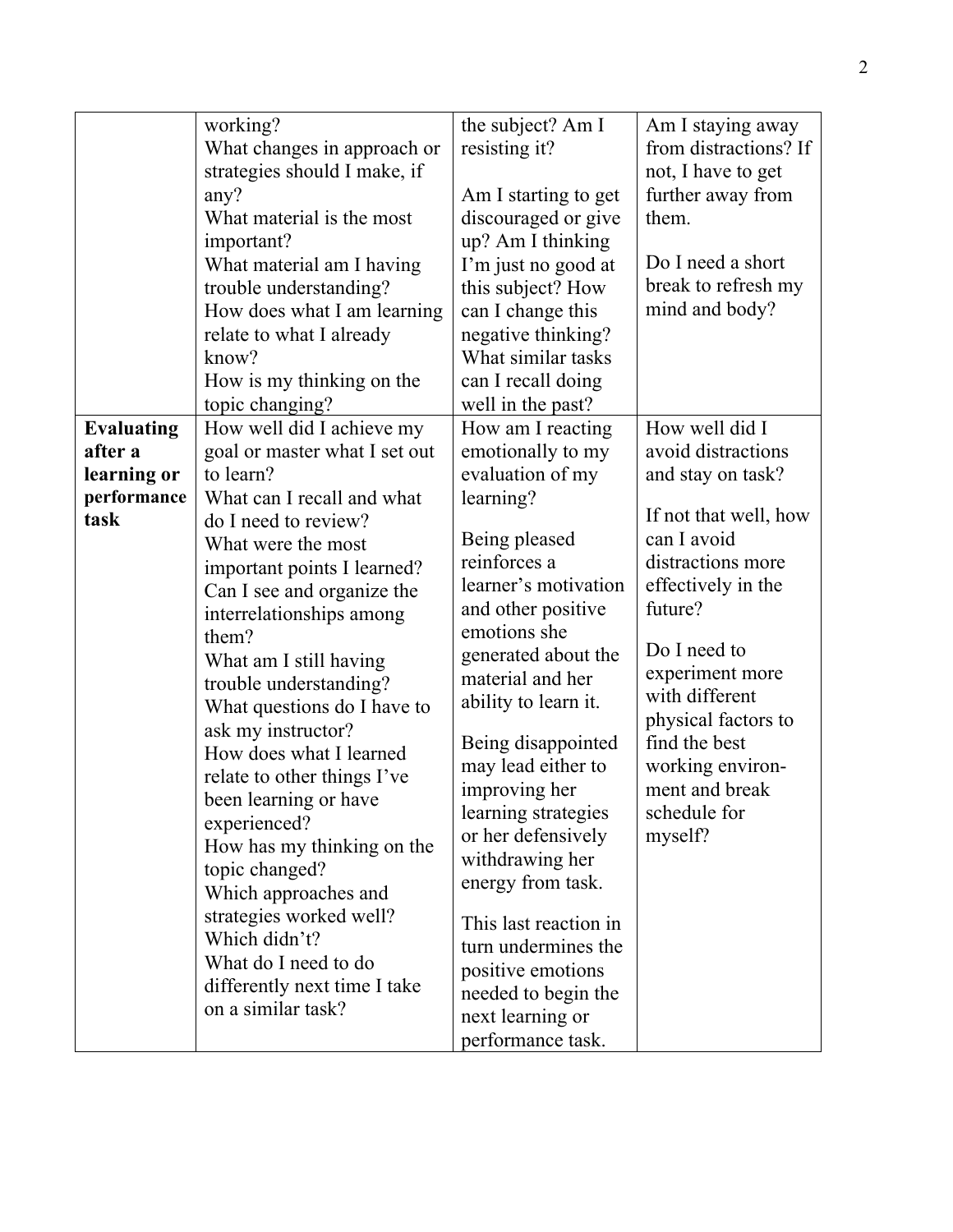# **Reading and Discussion on "Learning" and "Thinking"**

#### Learning (Your First Job), by Robert Leamnson (2002) at

<http://www.udel.edu/CIS/106/iaydin/07F/misc/firstJob.pdf>12-page essay on the brain biology of learning; the difference between "understanding" and "remembering"; how to listen actively to a lecture and take notes; how to develop an interest in a subject; how to use out-of-class time productively; the difference between "knowledge" and "information" and how to use the former to make sense out of the latter; and how to prepare for and take exams. Leamnson gives wise, research-based advice on how to study and effectively drives home the point that learning involves work and effort for all students but can be very rewarding.

#### Learning to Learn, by Karl R. Wirth and Dexter Perkins (2008) at

<http://www.macalester.edu/geology/wirth/learning.pdf> 29-page manuscript (longer and more advanced than Leamnson's) on the failure of traditional teaching; the shift from teaching to learning; the student learning needs for the  $21<sup>st</sup>$  century; thinking and learning in the cognitive, affective, and psychomotor domains; Fink's categories of significant learning; Kolb's learning cycle; the changes in the brain associated with learning; Perry's stages of intellectual development; Baxter Magolda's levels of intellectual development; Paul and Elder's elements of critical thinking; metacognition; Felder's learning style dimensions; the behavioral dimensions of grades; and the contrasting characteristics of successful, average, and struggling students.

If you assign this kind of reading, leave time for in-class **discussion** the date it is due. The discussion may start out with some recall (recitation) questions that warm up students' minds to the material, but a good *discussion* is an exchange of experiences and viewpoints, so it relies on asking questions with multiple correct answers, like these:

- What was the most important insight you gained from the reading?
- What surprised you most in the reading?
- What did you already know?
- Have you been taught how to learn before? Where? What did you learn about learning?
- What will you do differently during a lecture, if anything, given what you read?
- How will you prepare differently for exams, given what you read?
- Can you think of other good learning practices that the reading didn't mention?
- Did you identify with any of Kolb's learning styles? Which one or ones? (Wirth & Perkins, 2008) only)
- Which one of Perry's stages of intellectual development did you identify with? (Wirth & Perkins, 2008 only)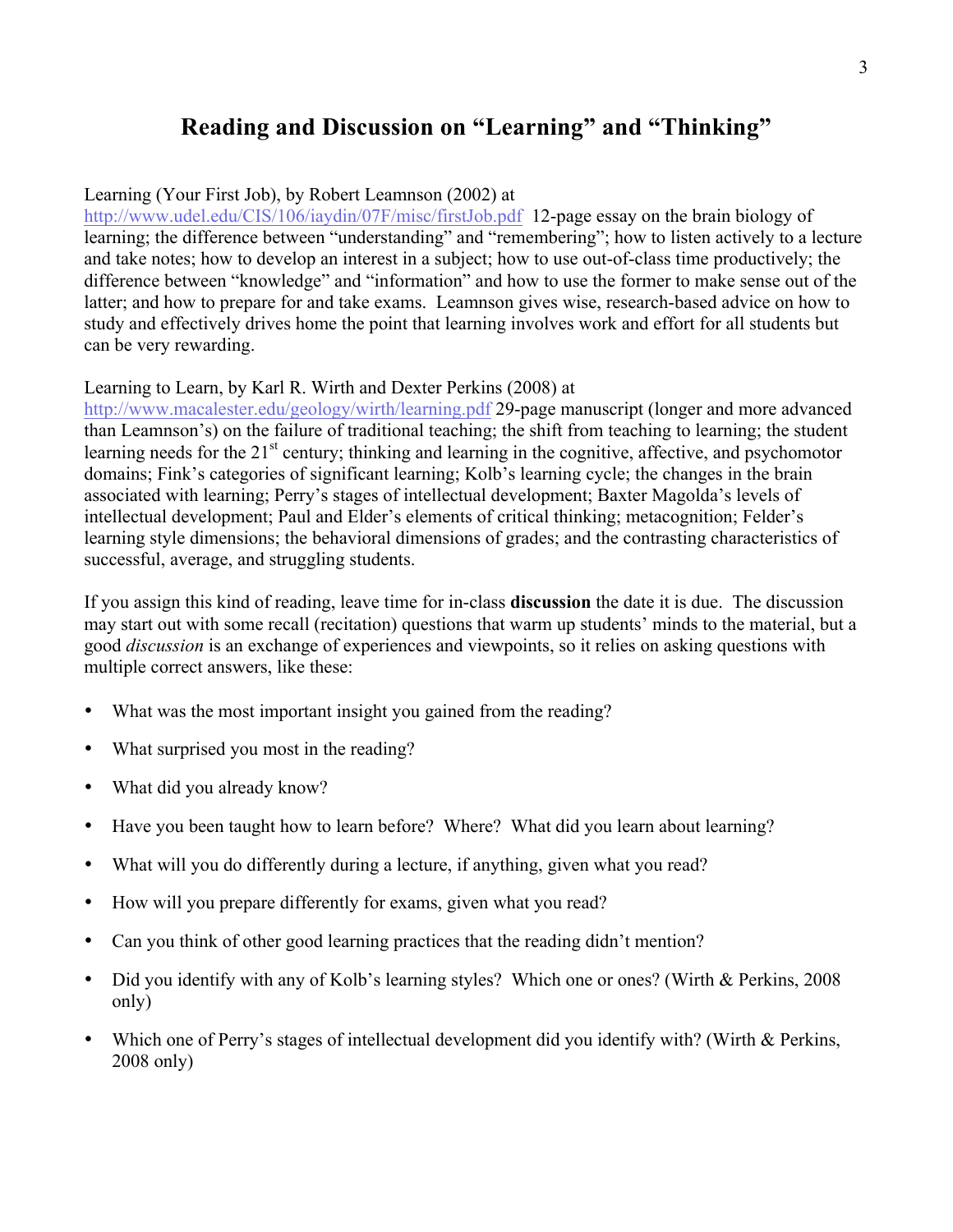# **Self-Assessment Instruments on Metacognitive Skills**

The first, designed by Cooper and Sandi-Urena (2009), is the 27-item **"Metacognitive Activities Inventory"** (MCAI) at <http://pubs.acs.org/doi/abs/10.1021/ed086p240>.

While these researchers created it for chemistry students, it can measure metacognitive problem-solving skills in other STEM areas as well. A few sample items:

- When I do assigned problems, I try to learn more about the concepts so that I can apply this knowledge to test problems.
- Once a result is obtained, I check to see that it agrees with what I expected.
- I jot down things that I know might help me solve a problem before attempting a solution.
- I start solving problems without having to read all the details of the statement. (This item is phrased in reverse, like several others; agreeing indicates a lack of a metacognitive skill.

The second instrument, called the **"Metacognitive Awareness Inventory"** assesses general selfregulated learning skills across the disciplines and is accessible at [https://www.harford.edu/~/media/PDF/Student-](https://www.harford.edu/~/media/PDF/Student-Services/Tutoring/Metacognition Awareness Inventory.ashx)

[Services/Tutoring/Metacognition%20Awareness%20Inventory.ashx.](https://www.harford.edu/~/media/PDF/Student-Services/Tutoring/Metacognition Awareness Inventory.ashx)

Schraw and Dennison (1994), it has 52 items that are classified by type of cognitive knowledge declarative (DK), procedural (PK), and conditional (CK)—or by specific metacognitive process planning (P), information management strategies (IMS), monitoring (M), debugging strategies (DS), and evaluation (E). Below are eight sample items, each representing a different classification:

- I have control over how well I learn. DK
- I am aware of what strategies I use when I study. PK
- I use my intellectual strengths to compensate for my weaknesses. CK
- I think about what I really need to learn before I begin a task. P
- I consider several alternatives to a problem before I answer. M
- I summarize what I've learned after I finish. E
- I draw pictures or diagrams to help me understand while learning. IMS
- I change strategies when I fail to understand. DS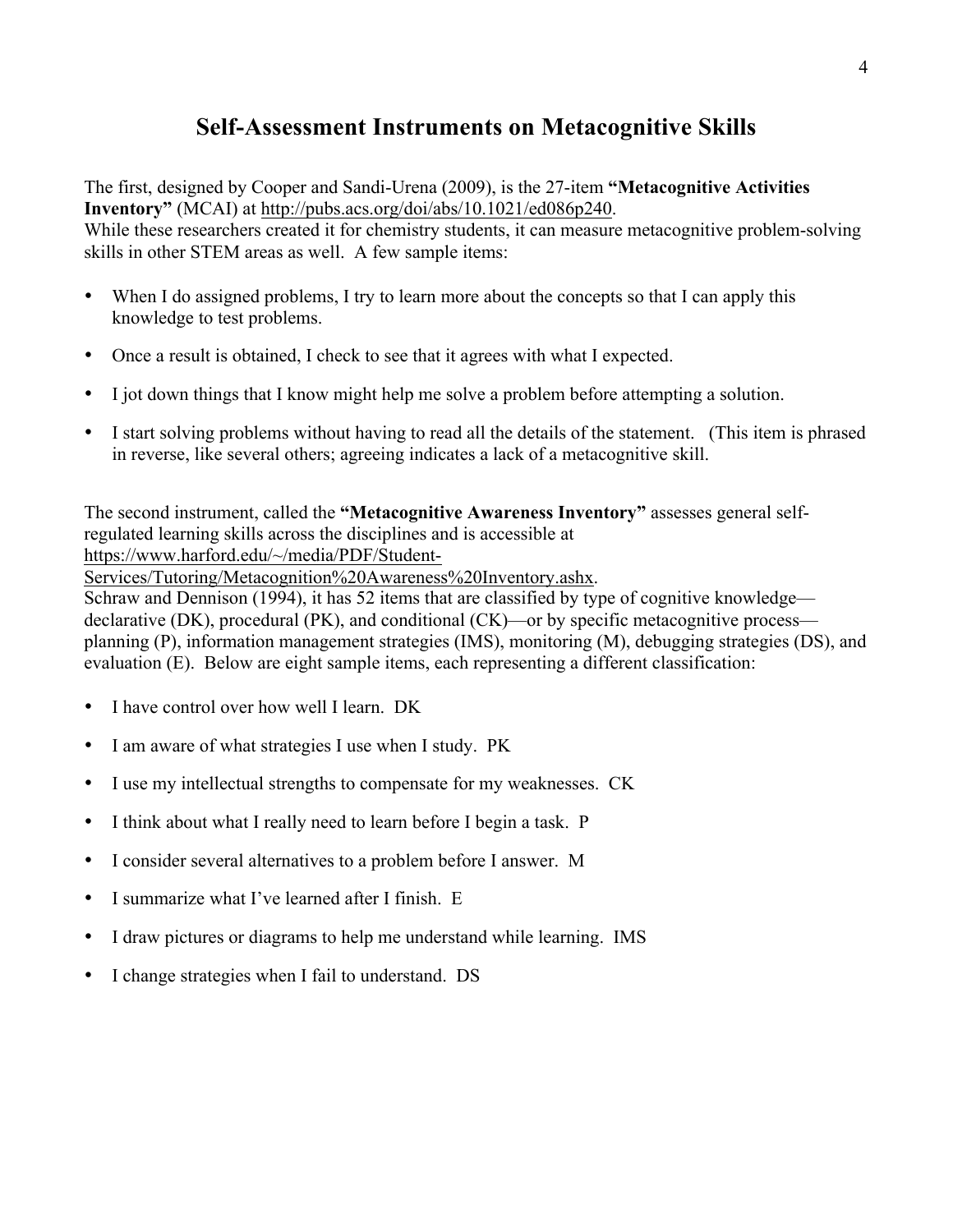### **Self-Regulated Learning References**

Academic Advising and Support Services, Loyola University, Chicago. (n.d.). Available at [http://www.luc.edu/advising/pdfs/postexam\\_survey.pdf](http://www.luc.edu/advising/pdfs/postexam_survey.pdf)

Achacoso, M. V. (2004). Post-test analysis: A tool for developing students' metacognitive awareness and self-regulation. In M. V. Achacoso & M. D. Svinivki, (Eds.), *New directions for teaching and learning, No. 100: Alternative strategies for evaluating student learning (pp. 115-119). San Francisco:* Jossey-Bass.

American Association of Colleges and Universities. (2002). *Greater expectations: A new vision for learning as a nation goes to college.* Washington, DC: AACU.

American Association of Colleges and Universities. (2007). *College learning for the new global century.*  Washington, DC: American Association of Colleges and Universities.

Azevedo, R., & Cromley, J. G. (2004). Does training on self-regulated learning facilitate students' learning with hypermedia? *Journal of Educational Psychology, 96*(3), 523-535.

Barkley, E. F. (2009). *Student engagement techniques: A handbook for college faculty.* San Francisco: Jossey-Bass. Using post-test analysis to help students see correlation between effort and performance. Reprinted in *The Teaching Professor, 23*(10, December), 1.

Bean, J. C. (2011). *Engaging ideas: The professor's guide to integrating writing, critical thinking, and active learning in the classroom*  $(2^{nd}$  ed.). San Francisco: Jossey-Bass.

Bell, P., & Volckmann, D. (2011). Knowledge surveys in general chemistry: Confidence, overconfidence, and performance. *Journal of Chemical Education, 88*(11), 1469-1476. doi: 10.1021/ed100328c

Boud, D. (1995). *Enhancing learning through self-assessment*. London: Kogan Page.

Boud, D. (2000). Sustainable assessment: Rethinking assessment for the learning society. *Studies in Continuing Education, 22*(2), 151-167.

Bradley, R. T., McCraty, R., Atkinson, M., Tomasino, D., Daughterty, A., & Auguelles, L. (2010). Emotion selfregulation, psychophysiological coherence, and test anxiety: Results from an experiment using electrophysiological measures. *Applied Physiology and Biofeedback, 35*(4), 261-283.

Bransford, J. D., Brown, A. L., & Cocking, A. R. (2000). *[How people learn: Brain, mind, experience, and school](http://serc.carleton.edu/resources/405.html)***.**  Washington, DC: National Research Council, National Academy Press.

Brown, R., & Pressley, M. (1994). Self-regulated learning and getting meaning from text: The Transactional Strategies Instruction model and its ongoing validation. In D. H. Schunk & B. J. Zimmerman (Eds.), *Selfregulation of learning and performance: Issues and educational applications (pp. 155-180). Hillsdale, NJ:* Erlbaum.

Brown, T., Kraft, K., Yu, S., Alabi, W., McGuire, S., & Myers, J. (2008). Early warning. Session presented at the National Association of Geoscience Teachers (NAGT) Workshops: The Role of Metacognition in Teaching Geoscience, Carleton College, Northfield, MN, November 19-21. Available at [http://serc.carleton.edu/NAGTWorkshops/metacognition/group\\_tactics/28891.html](http://serc.carleton.edu/NAGTWorkshops/metacognition/group_tactics/28891.html)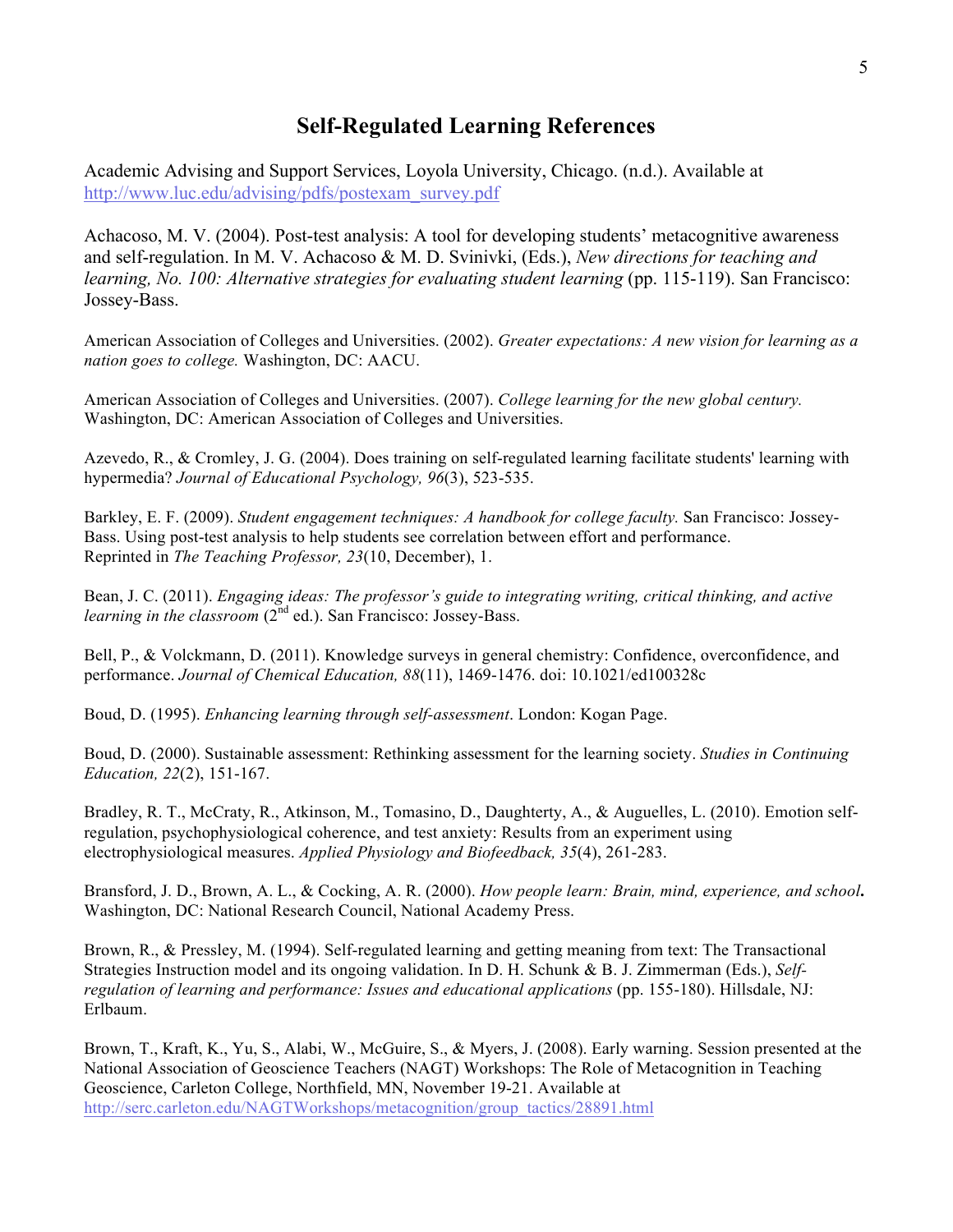Brown, T., & Rose, B. (2008). Use of metacognitive wrappers for field experiences. Session presented at the National Association of Geoscience Teachers (NAGT) Workshops: The Role of Metacognition in Teaching Geoscience, Carleton College, Northfield, MN, November 19-21. Available at <http://serc.carleton.edu/NAGTWorkshops/metacognition/tactics/28926.html>

Candy, P. C. (1991). *Self-direction for life-long learning.* San Francisco: Jossey-Bass.

Cooper, M. M., & Sandi-Urena, S. (2009). Design and validation of an instrument to assess metacognitive skillfulness in chemistry problem solving. *Journal of Chemical Education, 86*(2), 240-245. Available at <http://pubs.acs.org/doi/abs/10.1021/ed086p240>

Costa, A. L., & Kallick, B. (2000). Getting into the habit of reflection. *Educational Leadership, 57*(7), 60-62.

Ertmer, P. A., & Newby, T. J. (1996). The expert learner: Strategic, self-regulated, and reflective. *Instructional Science, 24*, 1-24.

Evans, G. W., & Rosenbaum, J. (2008). Self-regulation and the income-achievement gap*. Early [Childhood](http://www.sciencedirect.com/science/journal/08852006) Research [Quarterly](http://www.sciencedirect.com/science/journal/08852006), 23*(4), 504-514. doi: [10.1016/j.ecresq.2008.07.002](http://dx.doi.org/10.1016/j.ecresq.2008.07.002)

Fink, L. D. (2003). *Creating significant learning experiences: An integrated approach to designing college courses*: San Francisco: Jossey-Bass.

Glenn, D. (2010, February 7). How students can improve by studying themselves. *Chronicle of Higher Education.*  Available at <http://chronicle.com/article/Struggling-Students-Can-Imp/64004/>

Griffiths, E. (2010). Clearing the misty landscape: Teaching students what they didn't know then, but know now. *College Teaching, 58*(1), 32-37.

Learning Centre. (2008). Reflective writing. University of New South Wales. Available at <http://www.lc.unsw.edu.au/onlib/reflect.html>

Lovett, M. C. (2008, January). Teaching metacognition. Presented at the annual meeting of the Educause Learning Initiative (ELI). Available at [http://net.educause.edu/upload/presentations/ELI081/FS03/Metacognition-](http://serc.carleton.edu/redirect.php?r=http%3A%2F%2Fnet.educause.edu%2Fupload%2Fpresentations%2FELI081%2FFS03%2FMetacognition-ELI.pdf)[ELI.pdf](http://serc.carleton.edu/redirect.php?r=http%3A%2F%2Fnet.educause.edu%2Fupload%2Fpresentations%2FELI081%2FFS03%2FMetacognition-ELI.pdf) and <http://www.educause.edu/Resources/TeachingMetacognition/162556>

McDaniel, M.A., Howard, D.C., & Einstein, G.O. (2009). The Read-Recite-Review study strategy: Effective and portable. *Psychological Science, 20*(4), 516-522.

Mezeske, B. (2009). *The Graduate* revisited: Not "plastics" but metacognition. *The Teaching Professor, 23*(9), 1.

Mischel, W., & Ayduk, O. (2002). Self-regulation in a cognitive-affective personality system: Attentional control in the service of the Self. *Self and Identity, 1*(2), 113-120. doi: [10.1080/152988602317319285](http://dx.doi.org/10.1080/152988602317319285)

Mischel, W., Shoda, Y., & Peake, P. (1988). The nature of adolescent competencies predicted by preschool delay of gratification. *Journal of Personality and Social Psychology, 54,* 687-696.

Mischel, W., Shoda, Y., & Rodriguez, M. L. (1989). Delay of gratification in children. *Science, 244,* 933-938.

Nilson, L. B. (2013). *Creating self-regulated learners: Strategies for strengthening students' self-awareness and learning skills.* Sterling, VA: Stylus.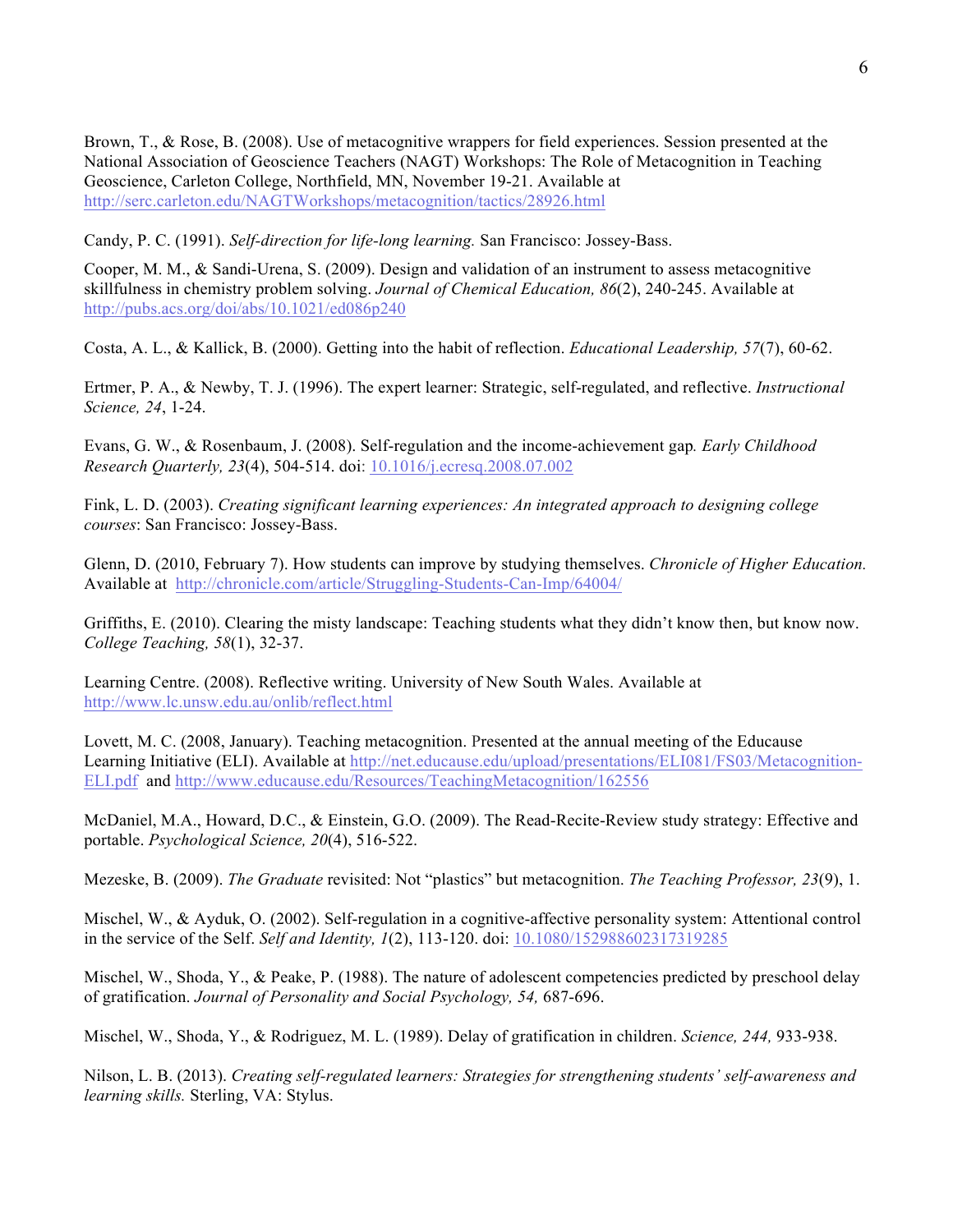Nilson, L. B. (2013, October 18). The top ten reasons why we have to teach our students how to learn. Invited StylusPub blog posting. Available at [http://styluspub.wordpress.com/2013/10/18/the-top-ten-reasons-why-we](http://styluspub.wordpress.com/2013/10/18/the-top-ten-reasons-why-we-have-to-teach-our-students-how-to-learn/)[have-to-teach-our-students-how-to-learn/](http://styluspub.wordpress.com/2013/10/18/the-top-ten-reasons-why-we-have-to-teach-our-students-how-to-learn/)

Nuhfer, E. B., & Knipp, D. (2003). The knowledge survey: A tool for all reasons. *To Improve the Academy, 21*, 59-78.

Roediger, H. L., III, & Karpicke, J. D. (2006). The power of testing memory: Basic research and implications of the educational practice. *Perspectives on Psychological Science, 1*(3), 181-210.

Schraw, G. (1998). Promoting general metacognitive awareness. *Instructional Science, 26,* 113-125. Available at <http://www.springerlink.com/content/w884l0214g78445h/>

Schunk, D. H. (1999). Self-efficacy and achievement behaviors. *Educational Psychology Review, 1,* 173-208.

Schunk, D. H., & Zimmerman, B. J. (Eds.). (1998). *Self-regulated learning: From teaching to self-reflective practice.* New York: Guilford Press.

Schwartz, B., & Sharpe, K. (2012, February 19). Colleges should teach intellectual virtues. *Chronicle of Higher Education.* Retrieved February 20, 2012 from<http://chronicle.com/article/Colleges-Should-Teach/130868/>

Schwarzmueller, A. (2010, February). Engaging students in reflecting on their learning. Paper presented at the annual Lilly South Conference on College Teaching, Greensboro, NC.

Self-Regulated Learning Program, The. (n.d.). Available at <http://www.selfregulatedlearning.blogspot.com/>

Shoder, Y., Mischel, W., & Peake, P. (1990). Predicting adolescent cognitive and social competence from preschool delay of gratification, Identifying diagnostic conditions. *Developmental Psychology, 26,* 489-493.

Tanner, K. D. (2012). Promoting student metacognition. *Life Science Education, 11,* 113-120.

Tinnesz, C. G., Ahuna, K. H., & Kiener, M. (2006). Toward college success: Internalizing active and dynamic strategies. *College Teaching, 54*(4), 302-306.

Weimer, M. (2002). *Learner-centered teaching: Five key changes to practice*. San Francisco: Jossey-Bass.

Wilson, M., Wenk, L., & Mogk, D. (2008). Reflective writing to construct meaning. Session resented at the National Association of Geoscience Teachers (NAGT) Workshops: The Role of Metacognition in Teaching Geoscience, Carleton College, Northfield, MN, November 19-21. Available at <http://serc.carleton.edu/NAGTWorkshops/metacognition/tactics/28928.html>

Winne, P. H. (2005). A perspective on state-of-the-art research on self-regulated learning. *Instructional Science, 33,* 559-565.

Winne, P. H., & Jamieson-Noel, D. L. (2002). Exploring students' calibration of self-reports about study tactics and achievement. *Contemporary Educational Psychology, 27*, 551-572.

Wirth, K. R. (2008a). A metacurriculum on metacognition. Opening keynote address presented at the National Association of Geoscience Teachers (NAGT) Workshops: The Role of Metacognition in Teaching Geoscience,